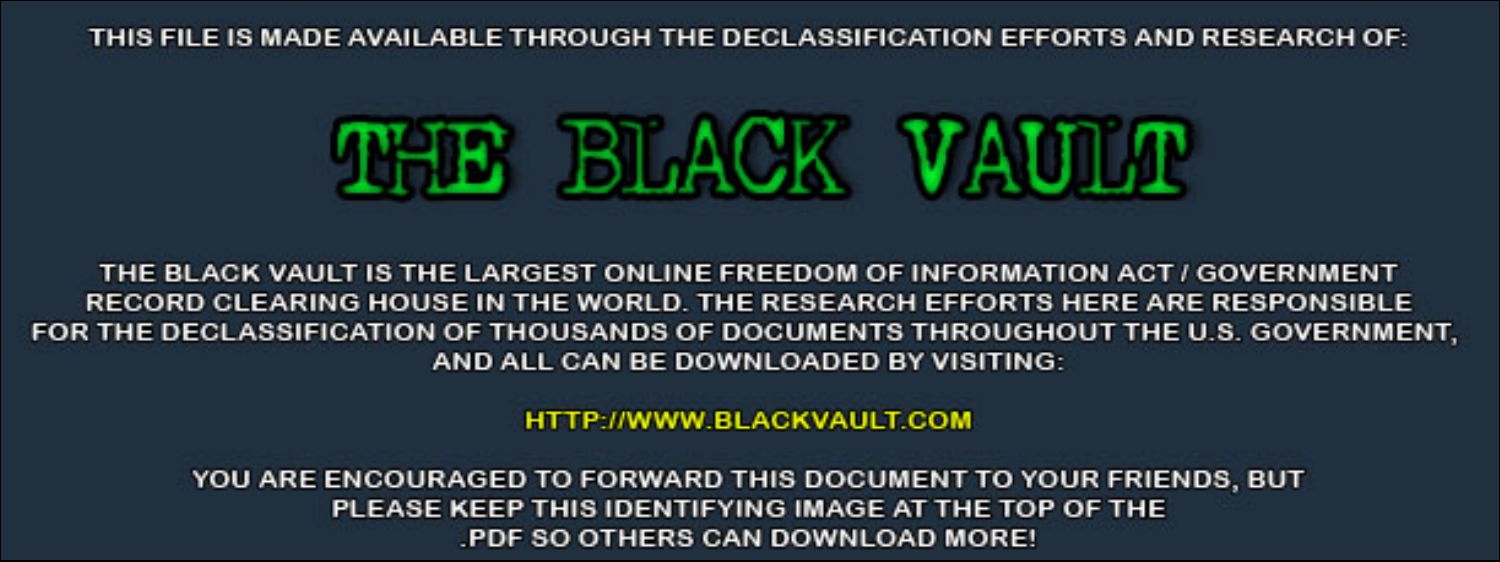## **(U) Cryptologic Almanac 50th Anniversary Series**

## **(U) "Essential for Morale of the Workforce"**

announced that a Multi-Purpose Dog Club is forming and will probably be asking for [CWF] recognition soon."- CWF Council Meeting Minutes, October 1961 P.L. 86-36

(U) One of the benefits of working at NSA is access to the Civilian Welfare Fund, more commonly known as CWF. Whether it be for intramural sports teams, discount tickets, Sam's Club memberships, the recreational reading library, or gift shops, NSAers have come to rely on CWF for a variety of services that make our lives both on and off NSA property more enjoyable. Like other constants in our lives, NSOC and navy bean soup in the cafeteria on Mondays, it is hard to imagine NSA without CWF.

"It was decided that ...picnic equipment will be purchased by the Civilian Welfare Fund Council to loan to Ft. Meade, NSA employees...."- Civilian Welfare Council Meeting Notes, 6 June 1955.

(U) The origins ofCWF date back to Arlington Hall days in the years just after World War II. The Arlington Hall Civilian Welfare Fund was established on 9 January 1947 "for the purpose of financing welfare activities for the benefit for all civilians regularly employed on [that] post." When NSA was fonned in 1952, such activities appear to have remained under the Arlington Hall CWF until employees began moving to Fort Meade. The NSA CWF was fonned in early 1955. The two CWFs frequently cooperated, especially on events for NSA civilians at both sites, until the last NSA personnel left Arlington Hall Station. At that time, the Arlington Hall CWF gave the NSA CWF a portion of its treasury based on the number of civilians transferred to Fort Meade.

"The 1963 National Bridge Tournament will be held in Los Angeles and the NSA team will be expected to defend its National championship."- CWF Council Meeting Minutes, November 1962

(U) The NSA CWF was organized under NSA Regulation 11-4, which has evolved over the years as Agency needs have changed. The purpose of CWF, as described in the  $1972$ version of its charter, is to "provide support for approved recreational and welfare activities deemed essential for the ... morale and efficiency of the civilian employees of the Agency." Although CWF is a civilian-focused organization, military personnel at NSA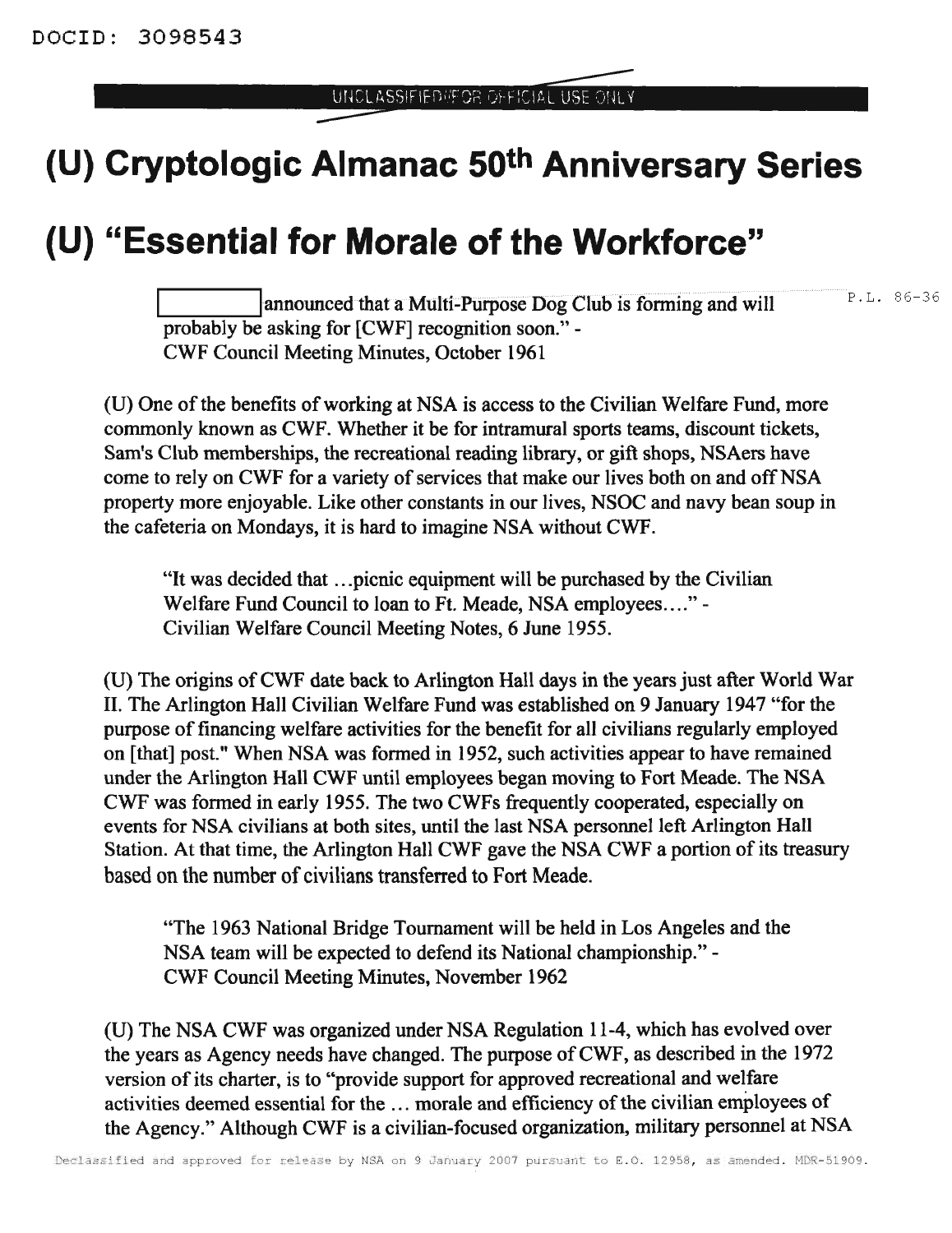have always been allowed to take advantage of most of the services and benefits available to civilians. Funding for CWF activities originally came from only the food service profits, but now also from a small service fee on ticket sales. Other membership fees have never been charged.

"The NSA Basketball team recently played the Fort Meade Generals in a playoff-series. The outcome of the series was  $3$  and  $2$  in favor of NSA...." -CWF Council Meeting Notes, 13 April 1961

(D) In the early years, CWF was almost omnipresent, working to improve virtually every facet of Agency life outside the office. Its activities were wide ranging and included buying magazines for the dispensary waiting room, redecorating the cafeteria, purchasing sanitary disposal containers for the ladies rooms, managing NSA sports teams, convincing planners to allow space in Ops1 for the NSA drugstore and barber shop, loaning small amounts of money to employees, and investigating strange odors emanating from hallway Coke machines. Although some of these responsibilities are no longer necessary or have been passed to other organizations, others, such as the cellular phone service, have been added.

"It was brought to the attention of the Council that one of the NSA baseball players suffered a head injury during a game last week. Discussion was held regarding the purchase of helmets. Mr. Lanham will be authorized by the Council to purchase the helmets." - CWF Council Meeting Notes, 13 June 1956

(U) From the formation of the first NSA softball team to the stamps purchased at the CWF ticket booth an hour or two ago, CWF has been an important part of the NSA culture. It has grown from an organization with an annual budget of about ten thousand dollars to one that makes \$3.5 million in sales each year and from one CWF office to six. It has been here since before the start of NSA - let's hope it's here for a long time to come.

JULFOUO) Jill Frahm, Center for Cryptologic History, 972-2893s, jefrahm]

Almanac 50th Anniversary Series

Content Owner: Feedback Web POC: Feedback

Last Modified: by nsr Last Reviewed: February 28, 2003 Next Review: 365 days